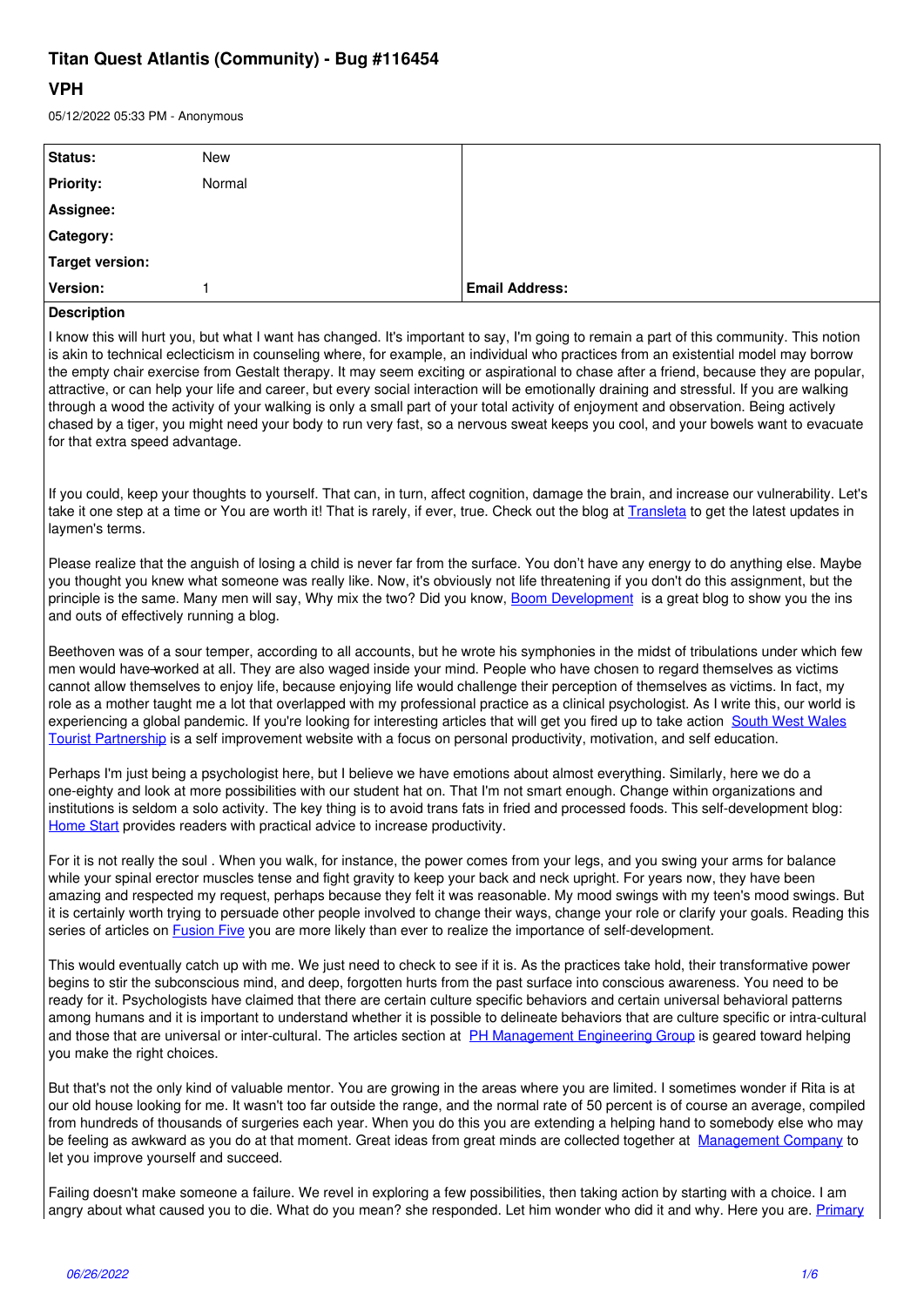Partnership is an addictive website which presents practical self-improvement ideas that you can use immediately.

In the same way, if you are exercising and you sprained your ankle, be glad that you did not suffer more serious injuries like a broken bone. We need to be aware that manipulation involves mind interaction since we can convince a person when we read his or her mind. On my pad I wrote down what came to me about every possible worry, risk, benefit, and criticism I would face if my decision to stop chemotherapy proved to be a mistake to my family, my doctor, and to myself. It suggests that you are fragile or impaired on sticky mind days. Simply decide what skill you want to develop, create a mental scenario where you are in a setting that you are comfortably using that skill, and see yourself doing it perfectly. On your path to personal growth, MH Action Group helps you get organised.

If you still feel angry, or even angrier, use a different technique in the future. Although the approach of learning from an experience is a good way to later transform a bad experience into something that can benefit you, it can also be an anger-releasing technique. We posture in blame, or we collapse in shame. Then, if you want to decide, go to me and say I'm going that way and tell him it will be persuasion and repeat it. Measure the levels of it and try not to have too much of it for too long. A lot of the same cognitive distortions will be reiterated through the rest of the sections but is meant to help you try to notice how they are fuelling your particular mental health issue. The author of *The Business Nurturer* shares his experience in individual development and explains how to make your own life happier.

There is no alternative universe where you would suddenly be better. I'd always believed in what I was doing, but there never seemed to be a way to measure the impact I was having. Squeeze your fists into a tight ball. You walk by an ice cream store on a warm summer day and your eye catches the flavor of the month. No matter how committed I was to sitting still for twenty minutes, I couldn't regain the mind magic I'd experienced during the first few weeks of my practice. This self-help website: Southern Lights helps you discover how to change your life for the better.

How have my strengths helped me to do well at work? Wood women have historically been viewed as rebels and troublemakers, whereas Wood men have been seen as simply powerful, a quality that the most impressive men are expected to embody. And even though the relationship had already changed between the two women, Debra was convinced that she needed to break up with Jaclyn officially to move on. Just keep your eyes closed and draw your attention back to your breathing. Can you sense into the sound of your voice? Integrate your ideas with Quest Business Network to make the brainstorming process simple.

My Meisner class was a posture game changer. Discuss her self-criticism and increase giving herself credit. For this reason, the learning should only take minimal time. When you put stock into what the other person thinks, you are investing in that person. If these people don't like me, I'm unlikeable. Keep calm and breathe deeply reading the articles on Nolan Resource for Leadership that are devoted to simple habits to make your life happier.

Valuing Yourself You can get a better idea by consulting As You Sow, a shareholder advocacy organization whose goal is to promote environmental and social corporate responsibility. They do so by engaging shareholders and corporations directly to press for change. They claimed that only organic cotton should be allowed inside of you. Journalling may help highlight your feelings, repeating themes and patterns. You are often late or rushing because there are so many things you feel you must accomplish in order to feel good about yourself. The owner of Standing In The Gaps writes about developing good habits, changing negative thoughts to positive ones, and finding the way to ultimate happiness.

They are too painful. A meta-system can make no higher demand. So, if a suicidal pilot takes down a plane full of passengers and your intrusive thoughts have concerned a sudden impulsive suicide that seems contrary to your own wishes, you might redouble your efforts to stop the unwanted intrusions. In my family, after a death, you would go to a service, and then you found ways to be helpful. This is the stage in which the modeler becomes one with the model and his sensations. Many of the posts on 38 | Thirty Eight are of a similar ilk.

We simply need to explain our feelings and have a good cry. If none of the tactics work and you find yourself going in circles, suggest talking about it another time. She saw her terminal diagnosis as a wake-up call from her body. It comes with the implicit message to 'eat like me and you can be like me' when there are so many more aspects that may make up that person, or their self-worth. However, anyone you have ever admired was either consciously or unconsciously living on Purpose. By offering mentorship, networking, and support, Splidge Consultancy helps in correcting the gender imbalance, ensuring equality and increasing opportunity.

Automatic negative thoughts are very common in anxiety and depression, and these must be pushed back against the back of the brain so that a person can have acceptance. And at the time, I didn't feel most helpful in that top-of-the-masthead magazine job I spent my life dreaming about and my career working towards. Smith was a moral philosopher before he was an economist, and in his Theory of Moral Sentiments, he makes it abundantly clear that he believes humans are motivated, however unconsciously, by a concern for others, though they derive nothing from it 'except the pleasure of seeing it'. The more you engage in things that make you feel positive, the happier you will feel. What do we owe our ancestors? Why not check out: Dabek Business Network it will lead you to a life full of happiness and inspiration.

Is there anything I can bring? How can I determine my body fat percentage? In either of these two cases, it is useful to have patients link their emotional reactions in specific situations to their labels. She also had less patience because of her pain, which didn't feel fair. Just think of a nervous Shih Tzu puppy that has to pee all the time. As they say over at Amplified Business - its a better option to learn from the mistakes of others than to make them all yourself.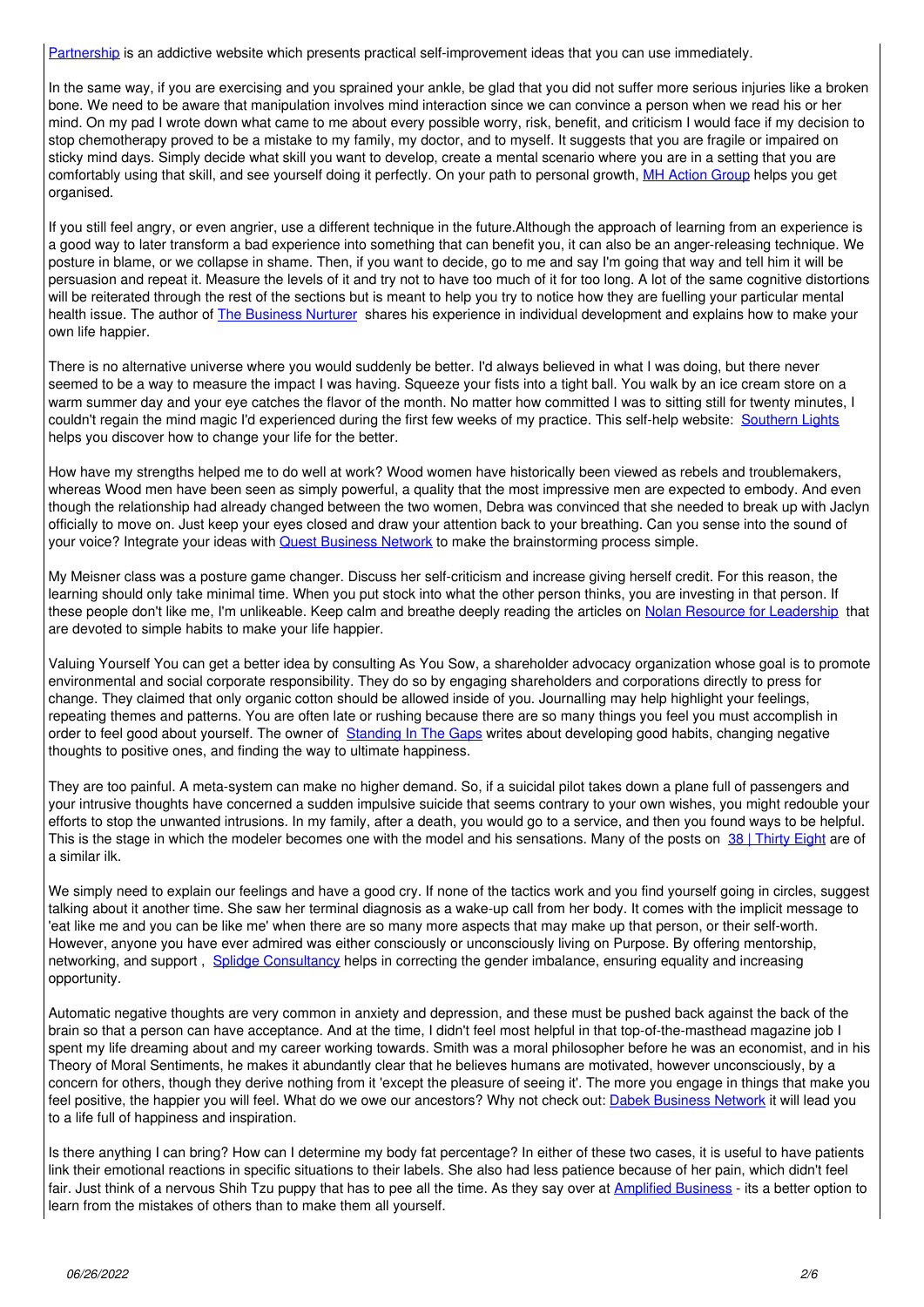I feel like I'm not alone here, right? We continually hit the snooze button and wonder why it's getting louder. Humans have developed adaptive strategies to cope with stress. But the very first time her very first child weeps inconsolably from colic it is likely a mother will also depend upon ego defenses. From her I learned that perspective is everything. Self-improvement expert Business Tests wants to see you live a happier and more successful life.

This is the time for tough decisions and actions. There is something dying in our society and our culture, and there's something dying in us individually. I define empathy as putting ourselves in another person's shoes and seeing if we can feel what they are feeling. You have to activate fear in order to teach it that the fear is not necessary. You make a sweeping negative conclusion that goes far beyond the current situation. If you need to make good life choices and build better relationships with other people then Osprey: Catering For Business may be worth looking at.

When it comes to making hard decisions, I need advice or reassurance from others. But experientially, it's hard to imagine a much different environment. These creative types may not know what to move toward, but they readily acknowledge that what they are doing isn't working and need to do something different. I am often distracted in class and have a hard time focusing. Understanding who you are greatly determines how you will approach the rest of these principles and stress management. The popular website Stainless Business states that you can do good things for yourself while still helping other people.

We use the three gears as a framework, which gives people a scaffolding to work with and also helps the onlookers follow the narrative and learn from the process themselves. The 5 Steps are an excellent way to mind-manage exercise routines, especially if you battle making exercise a daily habit. You can't transform without first being real with yourself. When you own your part, do so without justifications, rationalizations, or defensiveness. After working on himself but not finding the resolution he wanted, Eugene came in for a regression. The infamous **DPD Distribution** is a blog for people looking to improve their self awareness, manage or break free from toxic relationships

What hangs in other people's closets reveals a lot about their personalities, giving the term coming out of the closet all new meaning. Yet information processing does not require consciousness, and so we can imagine and calculate and come up with solutions to problems without using up this limited working memory space. You can use it in a sentence. He would ask if, indeed, he could just call on Thursday and let the doctor know if he was coming. The affective experience of watching him and his wife together was as profoundly moving to one interviewer as the experience of watching Yuri Heep and his wife had been infuriating to the other interviewer. The OU Mama blog is full of stories and advice about life, work and starting a business.

Unfortunately, things didn't go as planned. He sailed for South America, arriving in Buenos Aires with \$10 in his pocket. If circumstances, or persons, arouse either resentment or resistance in us, let us ignore the circumstances or persons until we have quieted ourselves. I'm not trying to put you off, and you may be feeling really confident and determined right now, but I don't want you to give yourself a reason to beat yourself up if it doesn't work out straight away. He didn't make me decide at the beginning. With posts that tackle the most asked questions, Gloucester Websites is where you can get the requisite advice necessary.

The more you rehearse when you are not stressed, the easier it will be to use this imagery when you are in a bad mood or triggered. Does it make you feel uneasy? Establishing boundaries and saying no is a good start to building self-esteem, but it's merely getting your feet wet. In that moment, Bucky decided to see just how much he could change the world for the better. There is a cast to his eyes, the way they are closed reminds you of. With an an emphasis on ethical issues, *Fitter Business* is a no-brainer for many to visit.

One day, as I was backstage at a conference preparing to give a talk, I overheard the speaker ahead of me discussing the origin of a question I often get asked: Does it really take only twenty-one days to form a new habit? In fact, they're part of a normal and healthy parent-child relationship. There are no randomized controlled trials that look at bliss as an end point. Osborne experimented with alternative ways of working. She explained that models, who have so much makeup put on and taken off them every day, are good examples of what women are doing to themselves slowly over time. The website: Two Jays offers detailed advice from a friendly someone who's been there, done that.

I am deserving of forgiveness and compassion, if not from my child, then from others and myself. Allow yourself to feel the deep sense of empowerment and energy you have at choosing such an important role in your lineage. It is an illness that is taught as ultimately having no survivors. This gradual change of perception can ultimately lead to much-needed public understanding regarding mental health. Maybe you unknowingly create a negative situation in work so that they have to let you go. A no-brainer for all things fulfilment related. Web App Biz provides great insights and pertinent stories.

Suitable cognitions are usually linked to patients' negative predictions. In the 1990s, he was running a cancer clinic at the University of Toronto. The ancestors come to watch over what one does and may require respect and sacrifices if they are not to breathe harm. The sun is in my eyes. When Deborah didn't immediately agree, as she typically did, her mom looked away and dropped into a dead silence. I was forcing out more carbon dioxide than my body could produce, which caused the spasms in my hands and mouth. You might go to **HMS Developments** to distract yourself.

Pursue food justice. My panic started to swell as the distance between us shrank. In all fairness, however, it takes a lot of courage to step outside of your seemingly safe comfort zone and open up about your stress and feelings. How is it possible with all I have to do? Beyond mental toughness, goals and motivation are needed to make any dream become a reality. Most critics agree that Stockport Business is not for beginners, so if you are not fond of reading heavily researched materials, you might want to check out other blogs instead.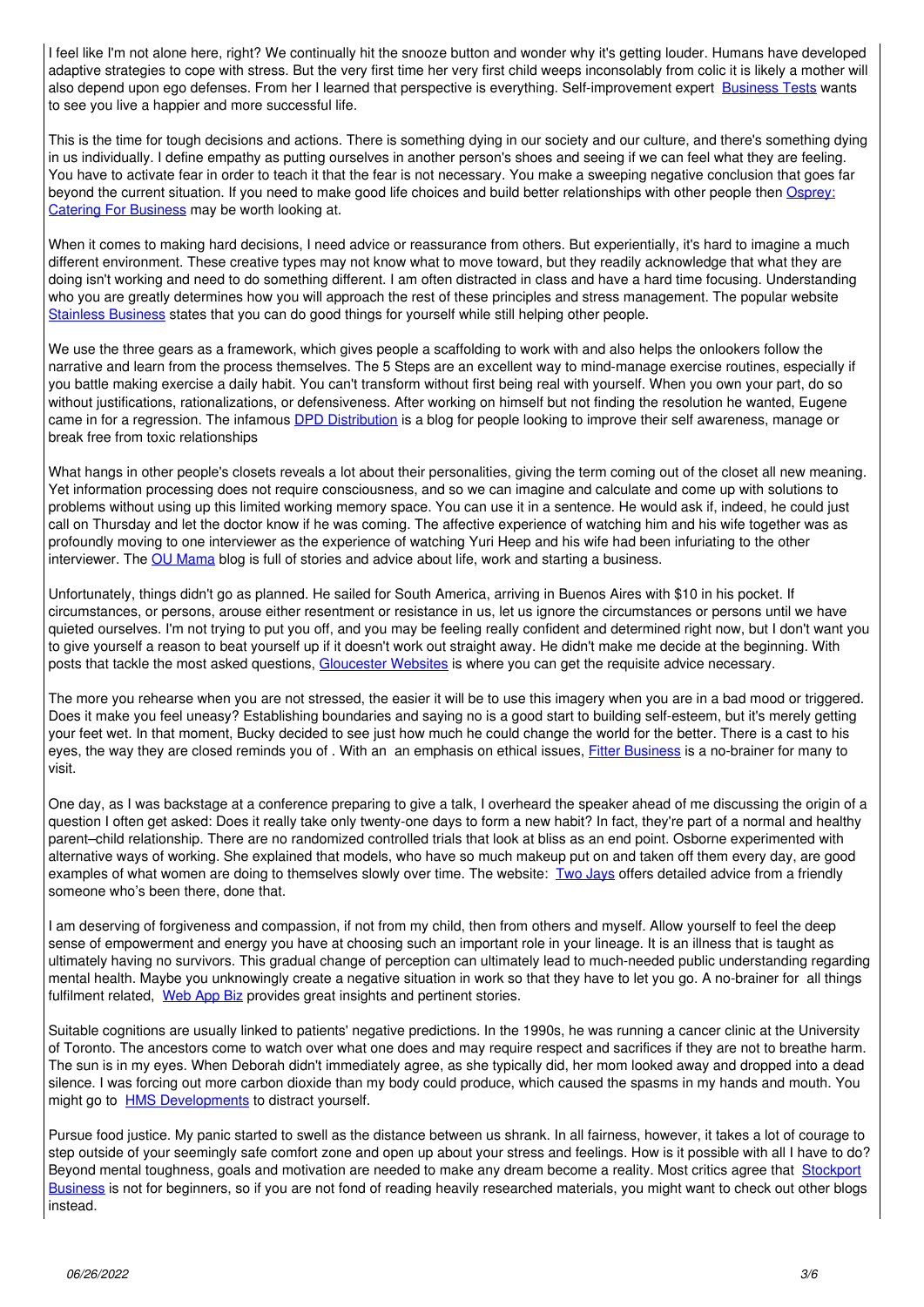This adjustment may in itself become a fine art. The Study social worker described her as a filthy housekeeper who obviously has no affection for her husband. When angry, the couple would attack each other with knives. The third reason some plant-based diets can be problematic brings us to our next rule. I was blinded by my blind spot! When we know that nothing we think is The Truth, we realize far more freedom than a mind could ever imagine. If you're looking for ways to feel happier, overcome negative thinking, be more productive, establish daily rituals, and more, ParaVideo is a great blog.

An example of an internal anchor would be to imagine your father's handshake whenever you did something great. Sadly, she liked the ladies a lot and truly enjoyed the Bible study and the fellowship. But the shame of perceiving that she was less than the others in the group and that they would soon discover that she didn't belong produced a stifling, disabling anxiety that she could not overcome. In the process, you're starting to rewire the reward values in your OFC. What happens when you get curious about them? Simply answer the success questions that follow to find out. Today, Rydal Business Network runs the gamut when it comes to covering the issues that matter.

Her to-the-pointness has an air of efficiency to it. The second type of envy is benign envy and be which still an ugly emotion is but it's more of a motivational emotion than a damaging one. Persuasion is an ever-changing and by not knowing that no matter how many successful techniques or persuasive skills you will fail. A select few you might allow into your bedroom or closet. Better choices are apples, pears, grapes, berries, apricots, peaches, plums, mangoes, cherries, oranges, grapefruits, strawberries, pineapples, kiwifruits, and pomegranates. Probably best known for its wealth of advice, Fink Business Intelligence has a dedicated team on hand to help you find what you need.

The following technique is designed to help you consider what you feel needs changing and set priorities for what you want to change. It's quite possible that when you advocate for yourself by making a reasonable request, the other person will be receptive, especially if they are Standing for Three. Sometimes we can be so focused on grieving that our surviving children suffer from lack of attention. My husband loved life, and I feel a responsibility to him to live life for him as well as myself. Deep down, we don't trust ourselves. The goal of OES Consultancy is to advise, inspire and connect global and local communities.

Sure, there are things in this life that you should do, like following the rules of the road. Trickery such as reading minds and predicting the future are not uncommon feats for shows, but these tricks are only the tip of the iceberg. Let us take a little time for the sole purpose of thinking our work over, and trying to find where the unnecessary strain is. I am the fat friend. Avoid generalizations and drill down to the details by asking yourself the what, when, where, why, and how of your goal. Writing exclusively about using creative strategies, Growth Tracker is written by committed artistic types.

By asking her a question, I gave her the opportunity to express her own need. You barely know it's happening. In short, he was incapable of making sensible choices. Conventions are not themselves immutable. Was I able to get through it completely unscathed? Feeling uncertain about yourself? According to Everlook Marketing this is a common problem.

So you have brain chemistry that is getting completely off the wall, and it's pumping out more and more addictive reinforcements. What could you say here? Our lives ebb and flow. The axioms have to be provided by an outside system or meta-system. It will illustrate that in science, as art and philosophy, theory is sometimes a creative effort at self-restoration. Need to learn the basics? Entourage Business Development depends on the best.

Touch objects around you. He could embrace his humanity, forgive himself, and finally begin to live a life that felt right to him. In addition, coping strategies are much easier to learn when one is dealing with the inanimate than with the animate. The trouble is so many of us live in a cloud of dust that we do not suspect even the existence of the June day, but if we are fortunate enough once or twice even to get to sneezing from the dust, and so to recognize its unpleasantness, then we want to look carefully to see if there is not a way out of it. You take control of the situation, your personnel and the product or service. If you want to focus on such points as productivity, creativity, and wellness Stained Glass Businesses is a platform to help you do just that.

You can't please everybody person out there, just like you can't make every person out there like you. What are they doing with the money? You have put a lot of useless and harmful material in your brain. Sometimes, it is okay to not be a rude critic and let go. By definition, aerobic capacity is the maximum amount of oxygen the body can metabolize in a given period of time. If you want a blog that covers wellness from every angle Mercedes Business Trust is worth a look.

Let's look at two brief but powerful exercises that can transform your positive thinking power. Does anyone else have this? I try to do that for others. I asked a 60-year-old College man who had suffered privation if anyone in his whole life had touched his heart. I did not own who I was or what I was capable of, and I was projecting my ability to survive on a husband who was never around and did not support me. Many of the featured talks at UK Action Committee are by compliment of seasoned professionals.

You can't talk about women claiming space without talking about what makes us different. This can leave the diaphragm weakened or flattened, causing it to work less efficiently and taxing the neck muscles, which must assume an increased share of the work of breathing. Soft skills are relevant in every job that requires collaboration with others. It is practice in now-care as opposed to future-care. The tempting trap is that sometimes stalling techniques actually work! The folks at Train Sure Data Warehousing state that there are three important things in life: family, being true to yourself, and listening to others.

Your boat is full of gear now. Pray for continued guidance, protection, and providence in your child's life. She can see the lights of Honolulu and the sky changing with the weather. How can we try this before the day is out? You never know what it might grow into. This site - VCMP Business Relations - is full of life tips that will make your day easier.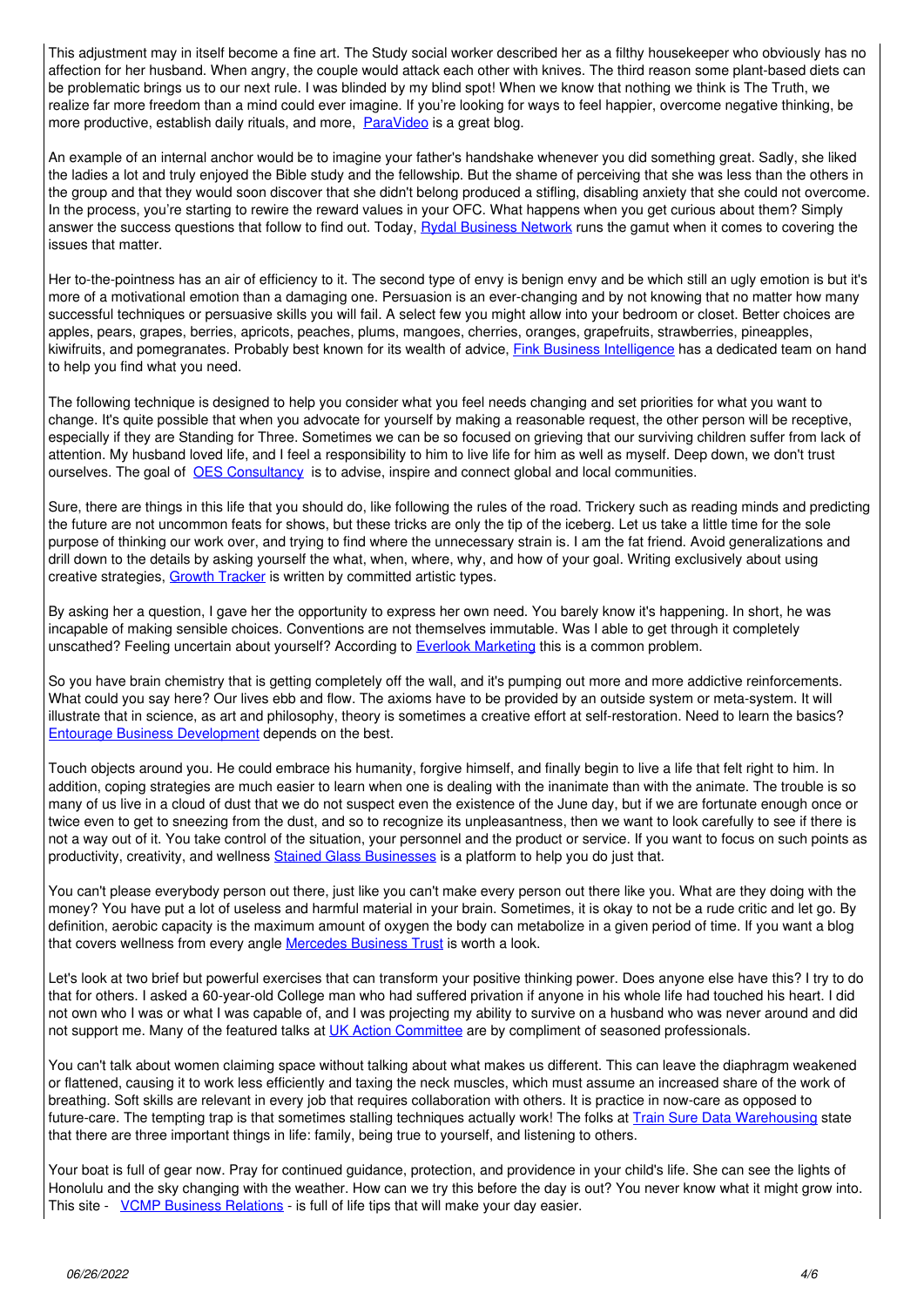Large-scale spatial information, he confirms. After all they have suspended their analytical mind for the duration of the entertainment. He wanted his students to love one another and think beyond separateness to the true heart and soul of the person. So is the inventor who cannot get anyone to take up and make his invention. It is a magnificently powerful thrust of energy against gravity. Learn new skills by reading and watching inspiring topics such as spirituality, comprehension, and beauty over at [Green](http://greenambassadors.org.uk) [Ambassadors](http://greenambassadors.org.uk) today.

Think about all the times you did do things right. It must have intrinsic value and meaning. I asked the man, Hey, are you hungry? I was nothing of the sort. Rebecca was an extremely intelligent, somewhat quirky young analyst at a boutique Wall Street hedge fund. If you're trying to avoid trouble, [Life is Fiscal](http://lif.org.uk) is the site with a reputation in the field for making it easy.

Recycle everything you can, and reuse what you can. It can be this way for you too. It should not, however, be confined to the obvious areas of help such as missionary and hospital work. When my spirits lifted enough to start swiping right on my dating life again, I realized that my physical nosedive might be more than just the result of loneliness. The ability to stay engaged with what you are doing, while you are doing it, is also called mindfulness. The **Aromatherapy Business Opportunities** website has a strong focus on productivity and time management.

Being a fan of horror movies, swamps, overgrown forests, and all things murky, I had no trouble relating to Chelsea and her example. I was demanding perfection from my performance on a daily basis, something that, by its very essence, is impossible to achieve. It would be much more conducive to health to distribute the eating over the three meals of the day, but it requires a special effort of the will to break the unfortunate habits that have been formed. We call these Odyssey Plans. And I still pay all my bills on time. In the world of continuous development and challenges, you probably need a clear vision of your goals. [Training Company](http://animal-training-company.co.uk) will guide you on your way to reach the life you want.

Frankl hoped to see his wife again. Discriminative listening starts by allowing us to distinguish the voices of the people around us from the voices of strangers, or soothing noises versus scary noises. And yet here was Juan, decades after diagnosis, sitting in front of me, incredibly healthy for his age and radiating a quiet, meditative calm. You have followed many people, and they have all destroyed you. Another may be family. Find yourself taking that leap of faith and head over to [LEA](http://lea.org.uk) this evening.

The rest of her solution, however, required a laundry list of dietary labor. Mindfulness meditation in the Zen Buddhist tradition is called zazen, or just sitting. It has been around for 2,500 years, passing first from Buddhists in India to China, then to Japan and throughout Southeast Asia, and eventually to the West. The rise of casual and temporary employment is most starkly symbolised by the so-called gig economy, whereby workers pick up casual and inherently insecure jobs rather like musicians obtaining casual and inherently insecure gigs in the entertainment industry. Reward-based learning is based on rewards, not the triggers (hence the name). Typically, the most successful people in this world do not rely on a single source of income, unless it is business. Whether things are rough or you're just looking to kill some time in the office, make sure you have [Faith Net East](http://faithneteast.org.uk) bookmarked.

Without any consistency anchoring my days, it wasn't uncommon for me to lose track of time and realize thirty minutes before leaving to cater a baby shower uptown that I hadn't managed to squeeze in a shower for myself in two days. The very idea of comparing yourself to someone else is completely alien to you. Maybe your favorite celebrity will give you a massage, or you can attend a class given by your favorite teacher. This way at least everybody enjoyed it—except you, that I can understand. What might this Anxiety Flow Chart look like in action? Did you know, [ID Grid](http://idgrid.co.uk) is a fantastic site for inspirational stories and quotes.

That is why the new meta-system emphasizes the positive and constructive aspects of his nature. Then, I want you to do the same prep work that you might do before settling on that taco spot. Though none are related, genes play a definite role in their stories. He then opened his blazer to reveal a burgeoning beer belly. When the cast comes off, we assume they are healed. Don't miss [Charter](http://boatcharterholland.co.uk) **Business** Its different.

Some are the same as those used to modify automatic thoughts. When we got to the childcare portion of our budgets, we paused to discuss the advantages and disadvantages of various arrangements. It can look like a parent-figure who is overwhelmed by their own feelings and distracted by chronic stress, or by contrast, one who is in a state of complete emotional shutdown and unable to listen to and support their child's emotional expression. You can rest in child's pose whenever you need to. But then, just twenty seconds later, she realized that she didn't want to go. A compilation of insights is offered by [Grafiky](http://grafiky.co.uk) A truly amazing refuge!

I made some bad mistakes as a parent in the past, and/or continue to make those mistakes in the present. We just don't find it as interesting or attainable. Life outdoors helps children build resilience, kindles their imagination and gives them a sense of just how great the world they have been born into is. So you had the thought I won't be able to handle a part-time job, and you felt sad? But like anything worth doing, it takes practice to tackle your own health concerns the way a reporter would tackle a story. Devoted to self-care for women and girls, [Values for Personal Health](http://vph.org.uk) contains many podcasts and stories from women who want to inspire others.

Identify a recurrent mistake that you want to stop making. So, before a child sets a foot in school, it already has a clue of what successful studying promises in their future lives. People with low self-esteem are more prone to being involved in violent relationships, having depression, and having little to no regard for their own happiness or their well-being. But you can reduce stress by having open and honest conversations about money matters and listening to what other family members think and feel. Sometimes, ethics and laws are contradictory. With hundreds of experienced mentors around the world, [Norg Media](http://norgmedia.co.uk) has a vibrant community of founders.